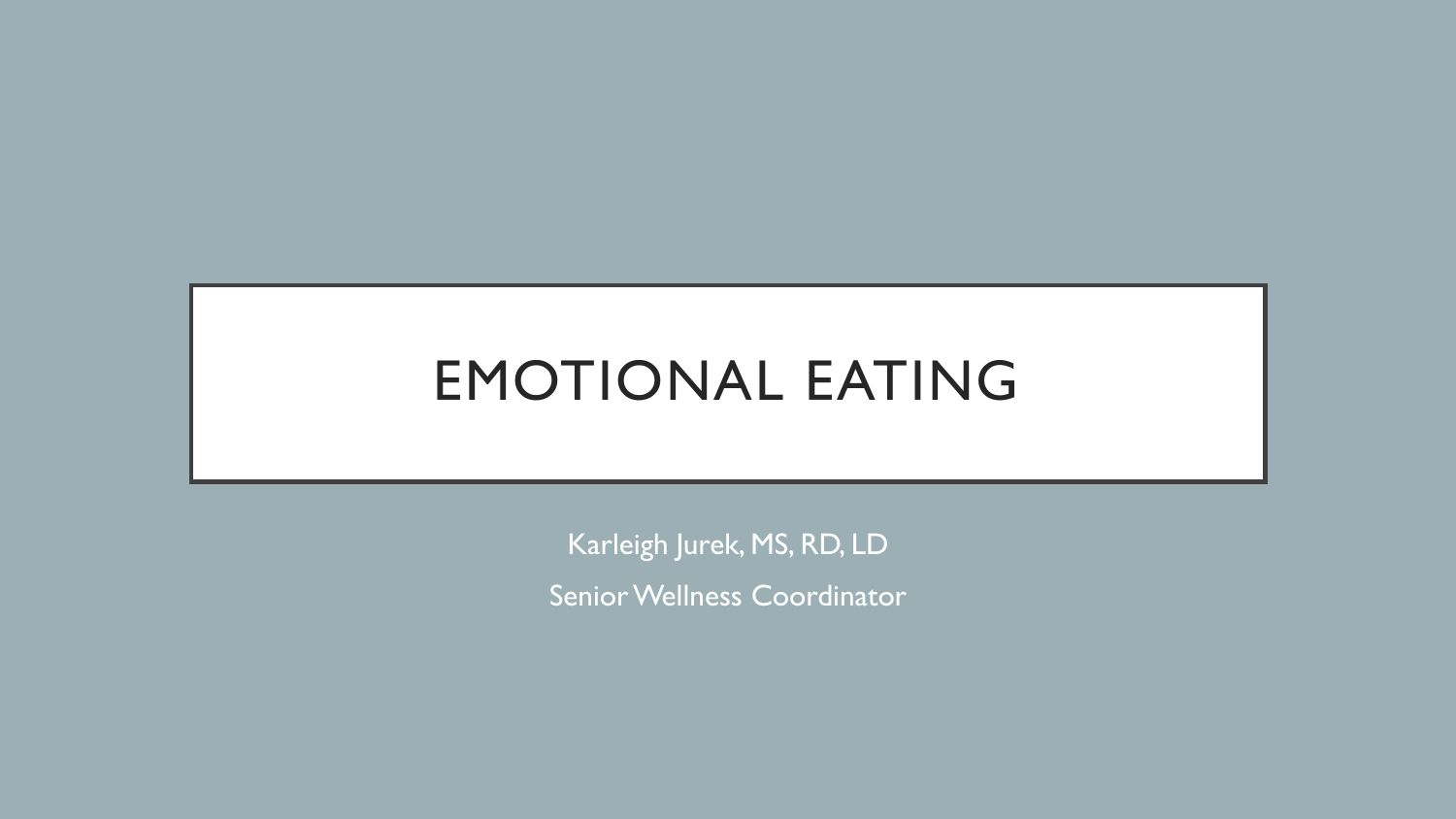- Definition:
	- The act of consuming large quantities of foods, normally "comfort" foods, in response to feelings or emotions instead of biological hunger
	- Examples of emotional eating:
		- Eating when feeling a certain emotion (stress, sadness, boredom, depression, etc)
		- Eating when you are not feeling hungry or when you are full
		- Eating to avoid stressful situations
		- As a reward

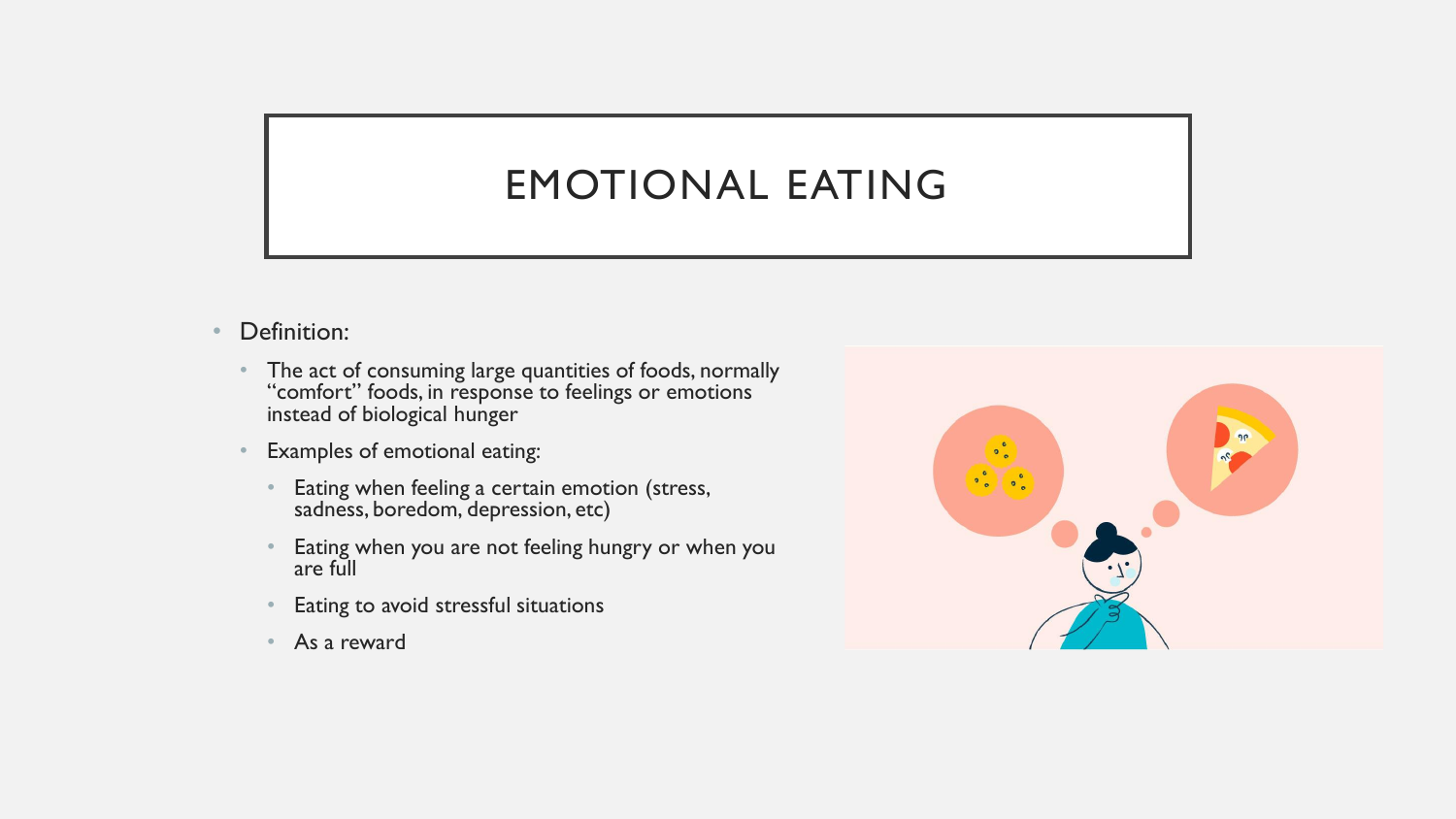- Misconceptions of emotional eating
	- All emotional eating is bad
		- In difficult or stressful times, this can be your only coping mechanism
		- It's better to cope with these emotions than to not
	- Emotional eating means you don't have enough self-control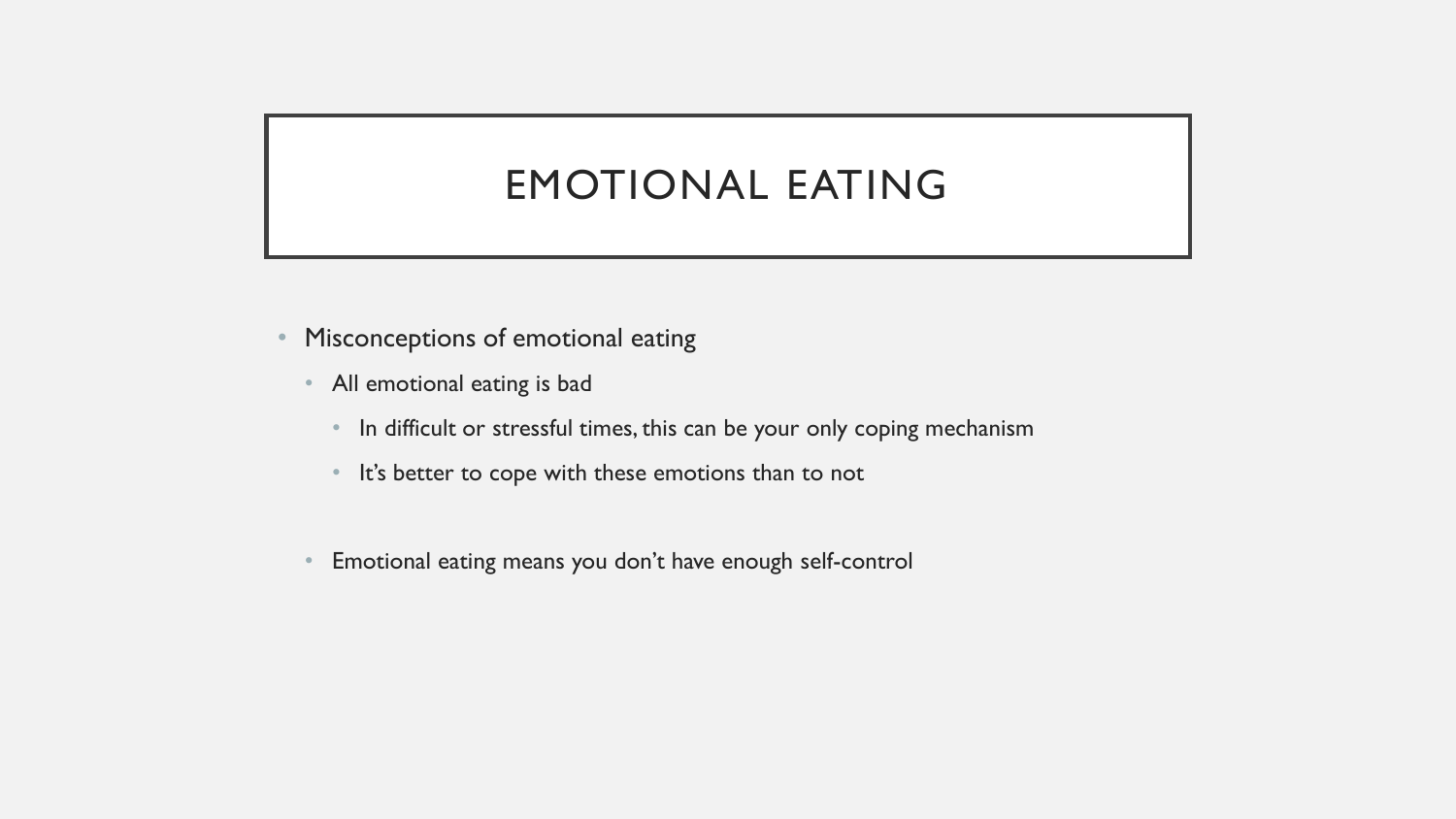- Emotional eating triggers countless hormone cascades and can physically be seen in brain chemistry
	- Ex: When you eat foods that taste good, your brain releases dopamine
		- Dopamine is a pleasure hormone and acts as a reward mechanism in the brain
	- Ex: during times of stress, cortisol and insulin levels are elevated leading to an increase in hunger – especially for high fat, sugar foods
	- Ex: Tryptophan is the precursor to serotonin, the feel good hormone. In order to make tryptophan, you need carbohydrates help speed up the absorption
- When you experience times of emotional eating, understand you are undergoing a biological mechanism in the body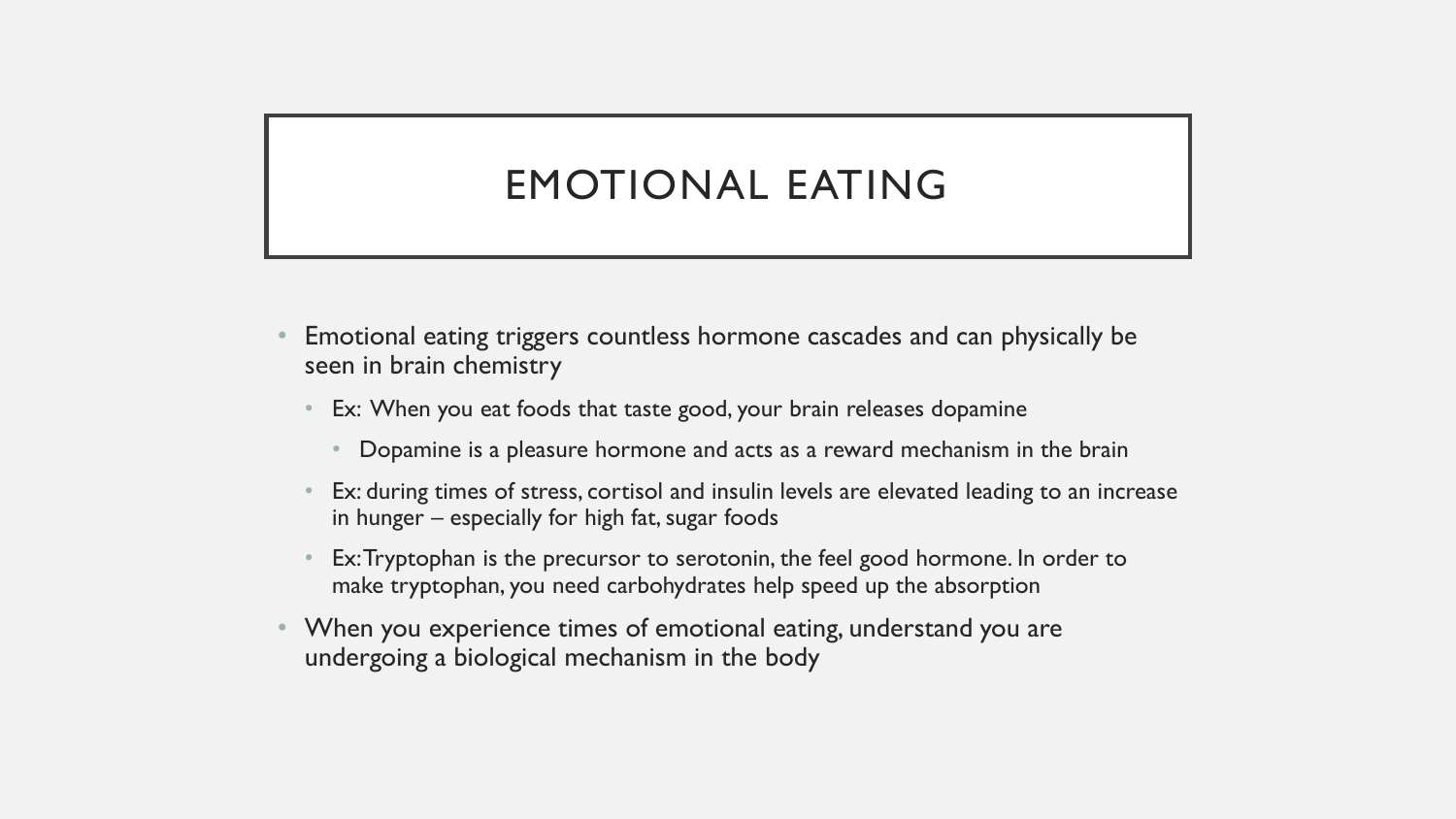### THE CYCLE OF EMOTIONAL EATING

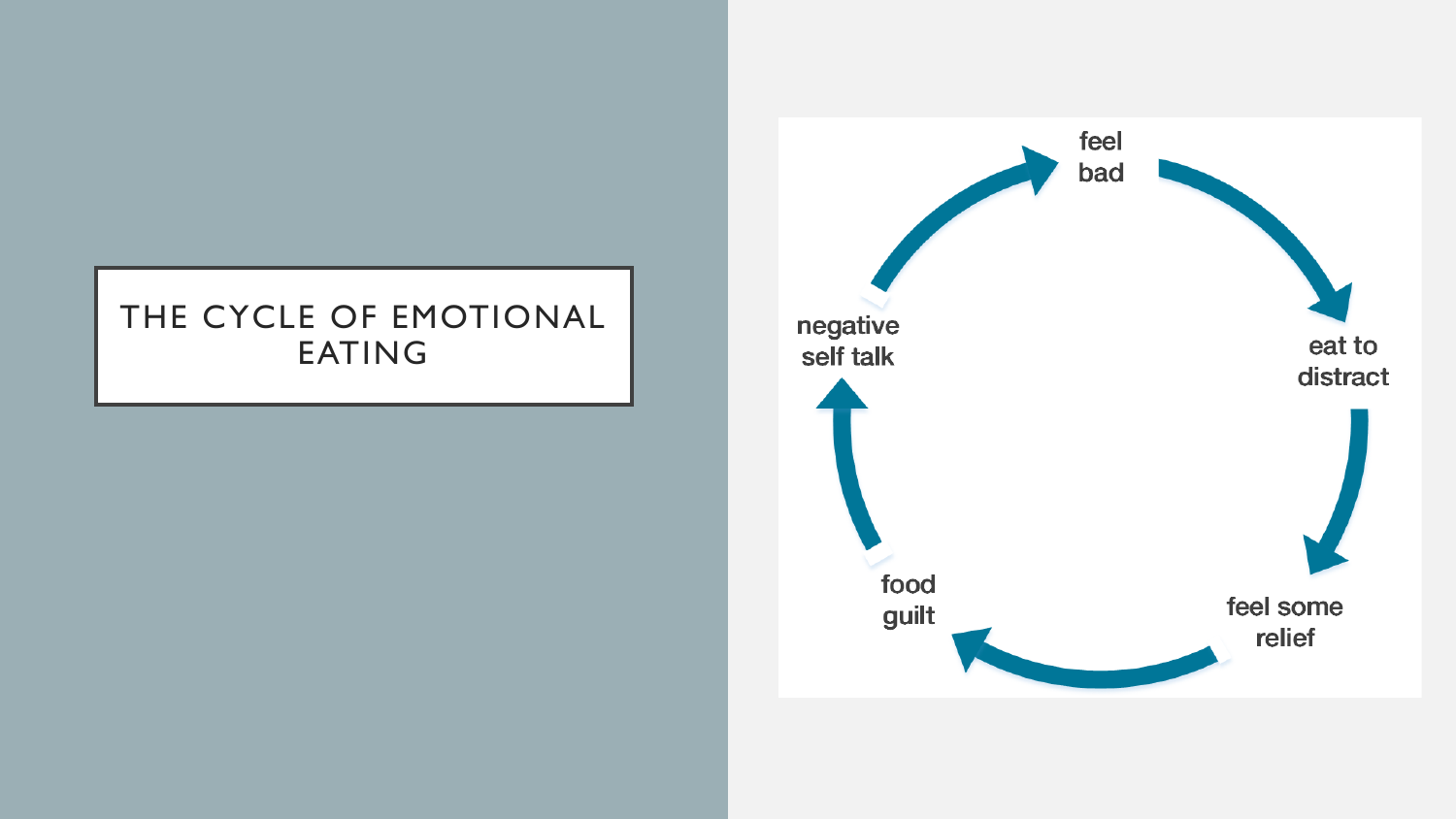- 1. Identify your emotions
	- Name the feeling your are having (angry, frustrated, sad, stressed, etc)
- 2. Accept the feelings
	- Don't' try to suppress or fight the emotions  $-$  give yourself permission to feel that way
- 3. Express yourself
	- Find someone you trust who you can express the emotions to
- 4. Choose how to soothe yourself

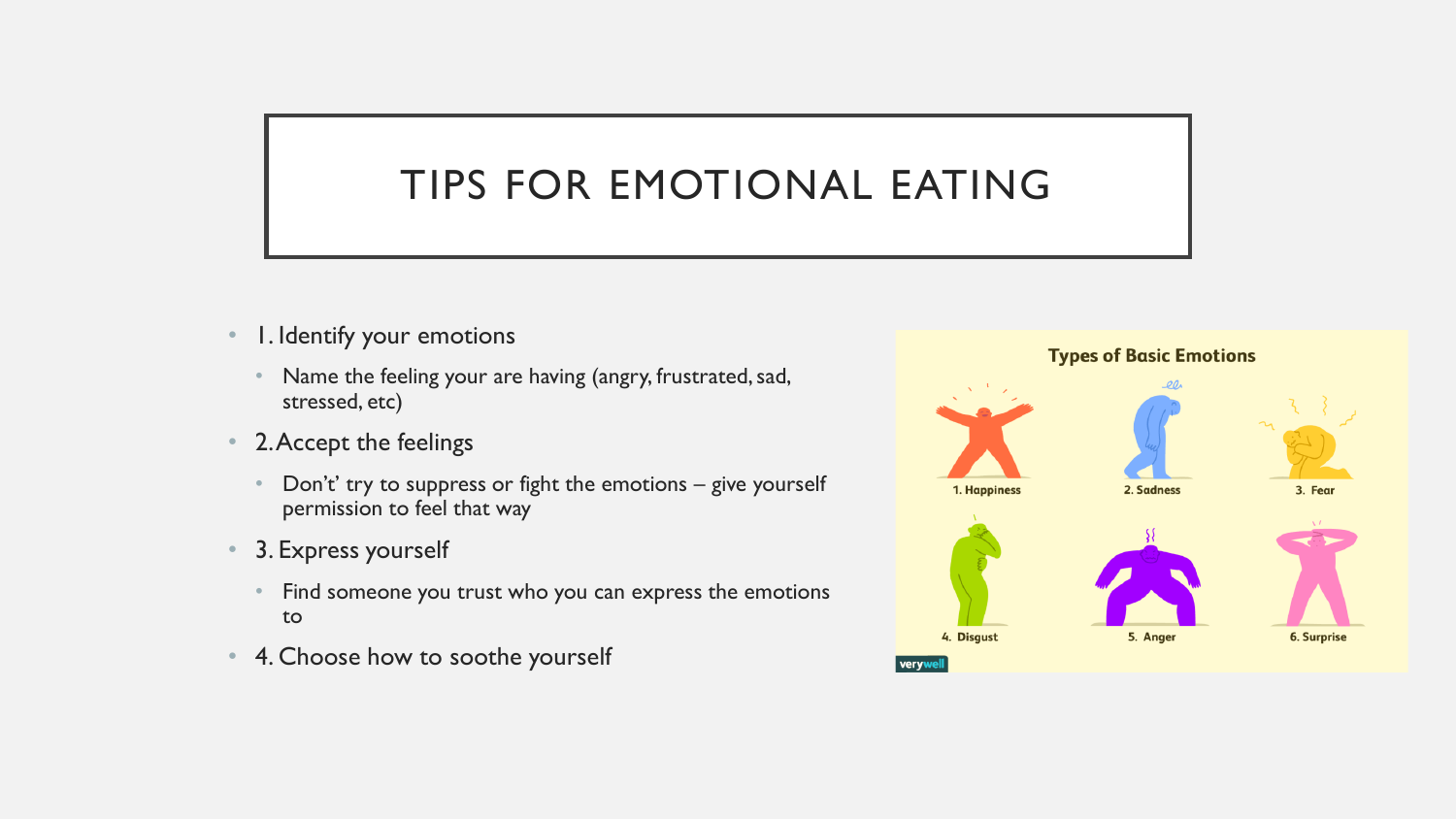- Find a different way to cope with every day stressors
	- Meditate
	- Go for a quick walk
	- Call a friend
	- Speak to a therapist
	- **Exercise**
	- Take a hot bath
	- Self-care
	- If all else fails, set a 5 minutes rule
		- Prior to eating anything, give yourself 5 minutes to evaluate your emotions, surroundings, and whether you are hungry or not

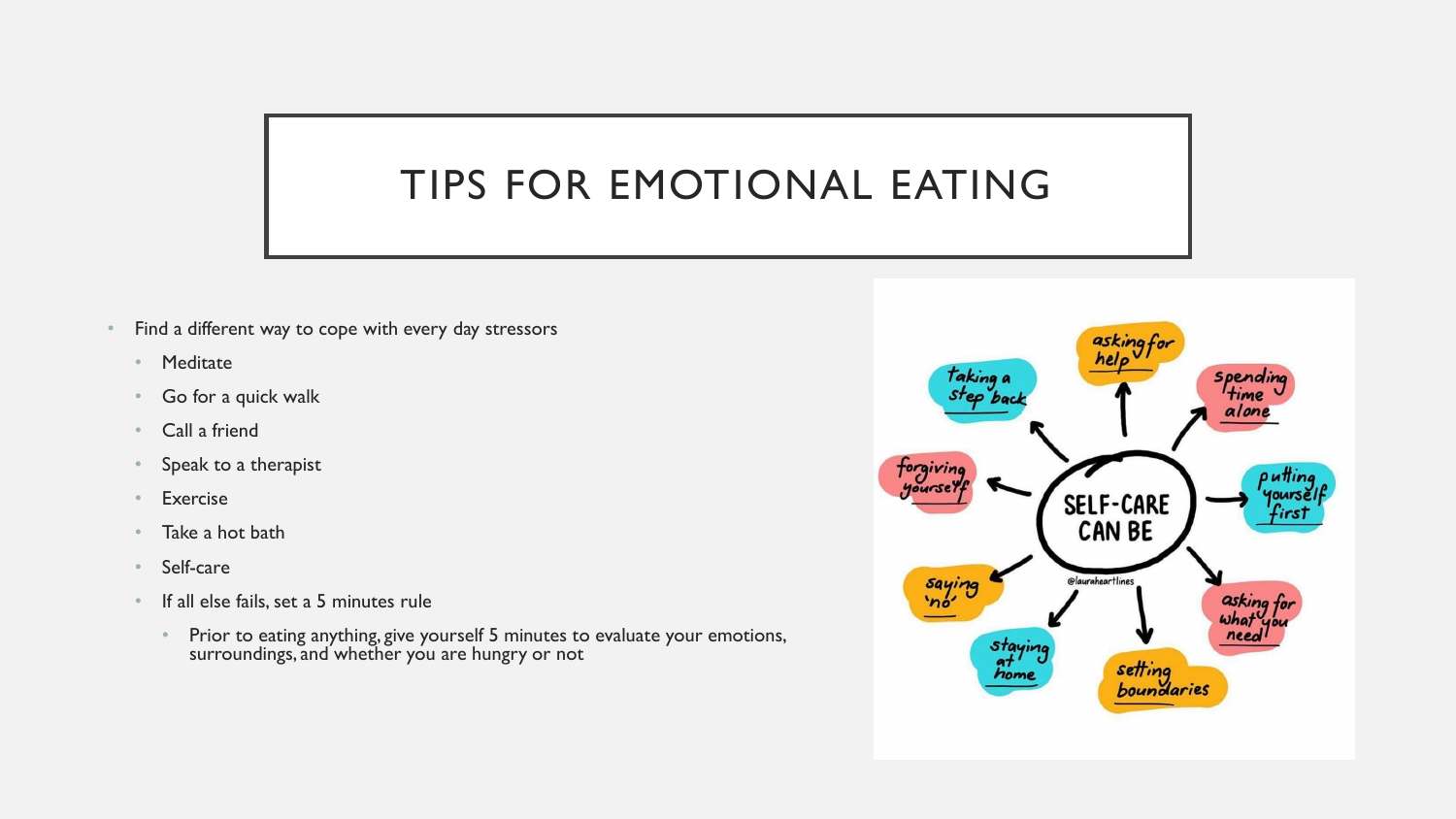- Keep healthful snacks on hand
	- During stressful times, its easier to grab what's readily available
	- If you keep less nutrient-dense foods around, those are the ones you will grab during periods of emotional eating
	- Examples:
		- Whole fruit
		- Sliced vegetables
		- String cheese or yogurt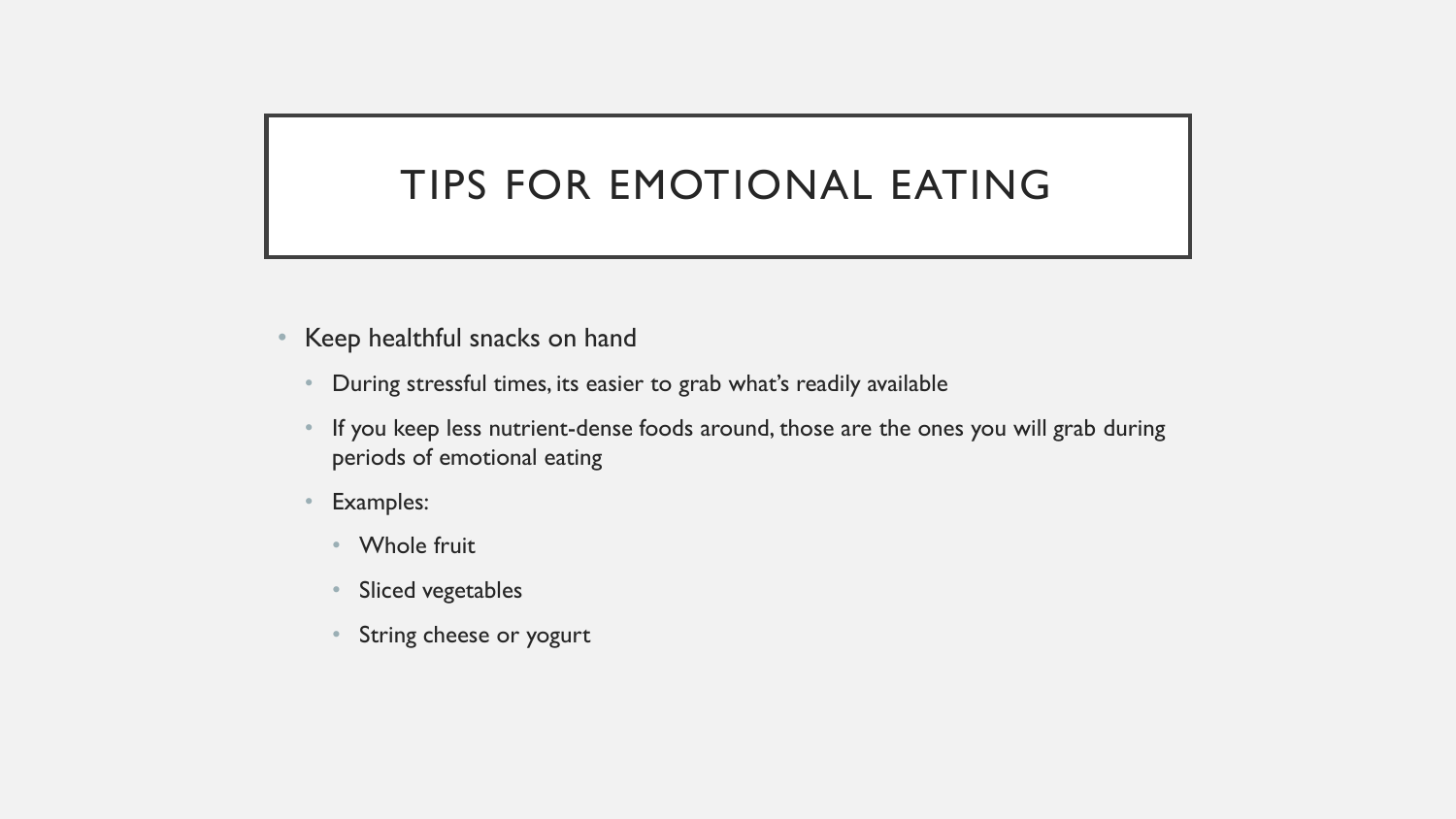#### Keep a food journal or diary

Document your emotions when you are eating

Track your hunger and fullness

#### HUNGER & FULLNESS SCALE

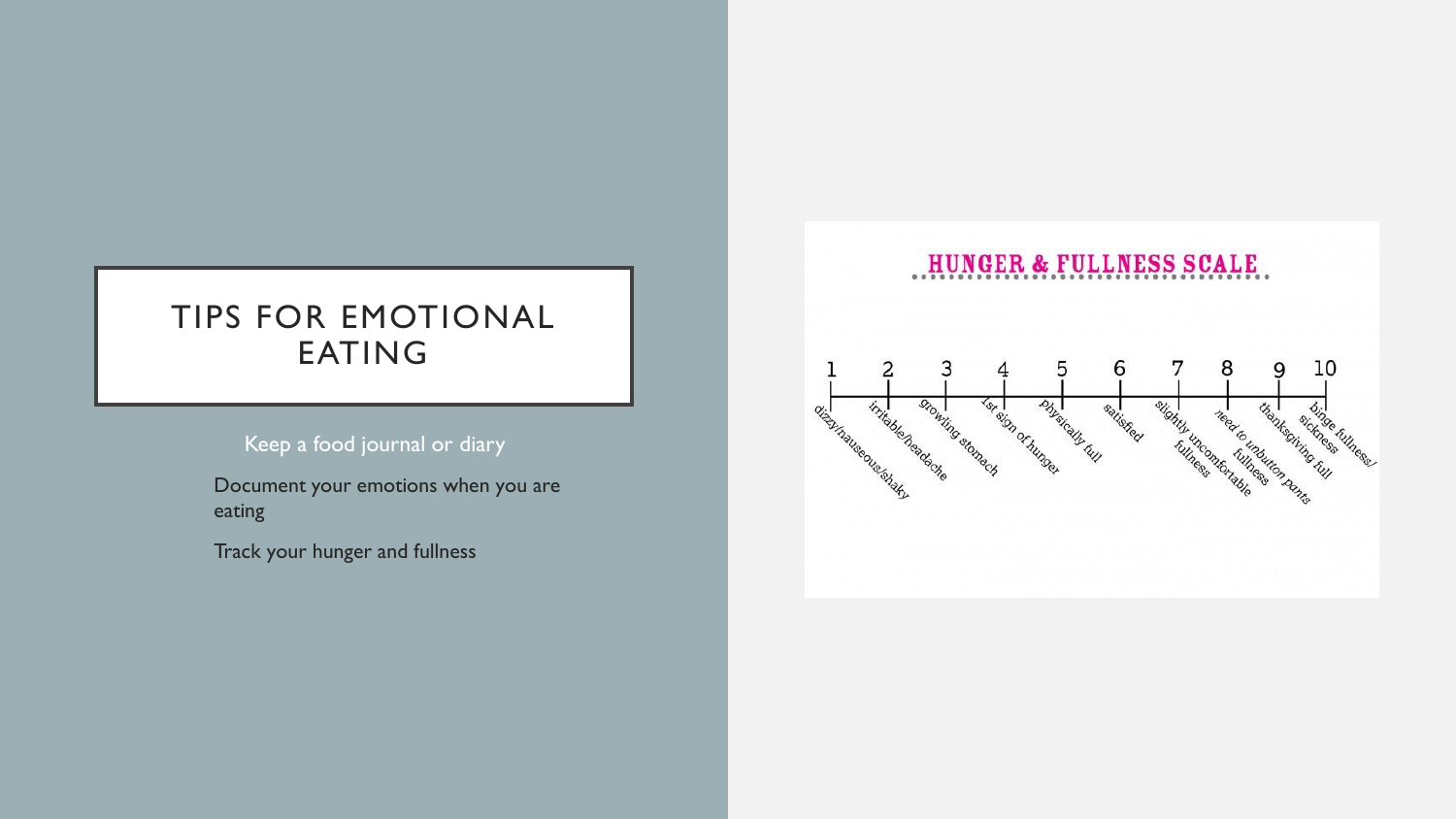- Heal your relationship with food
	- Having a "good" relationship with food removes any guilt, shame, or stress behind the your choice of foods
	- You eliminate any food rules you might have and listen to your body's hunger cues
	- Allows you to make more rational chooses under times of stress or high emotions
	- You also understand that foods you choose to eat does not define your value as a person

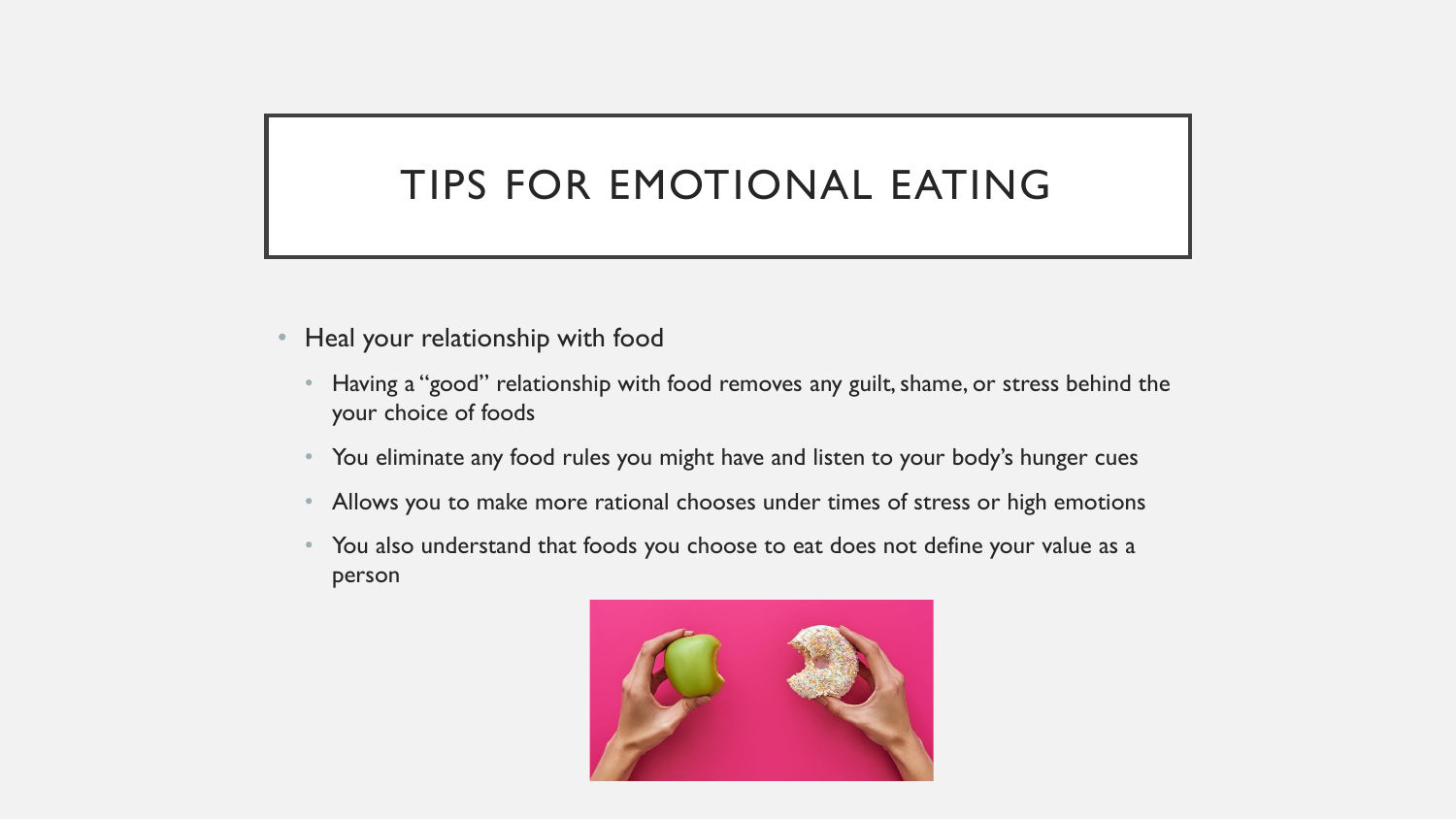## RESOURCES

- StayWell Coaching Calls:With telephonic or virtual coaching, you work one-on-one with a trained health coach to achieve your wellbeing goals. Complete at least three calls with a StayWell coach to earn 250 points.
	- Call StayWell to enroll: 1-888-343-9862 or click *Coach* on your portal dashboard to schedule a virtual coach visit.
	- *To earn your points, you must start this program no later than September 30, 2021, and complete it by December 31, 2021.*
- StayWell February Session: Mindful Eating. Read the material, test your knowledge and track as prompted to complete the session. Earn 25 points for each session you complete.
- Explore the Resources tab > Nutrition sub tab for more information, recipes and videos.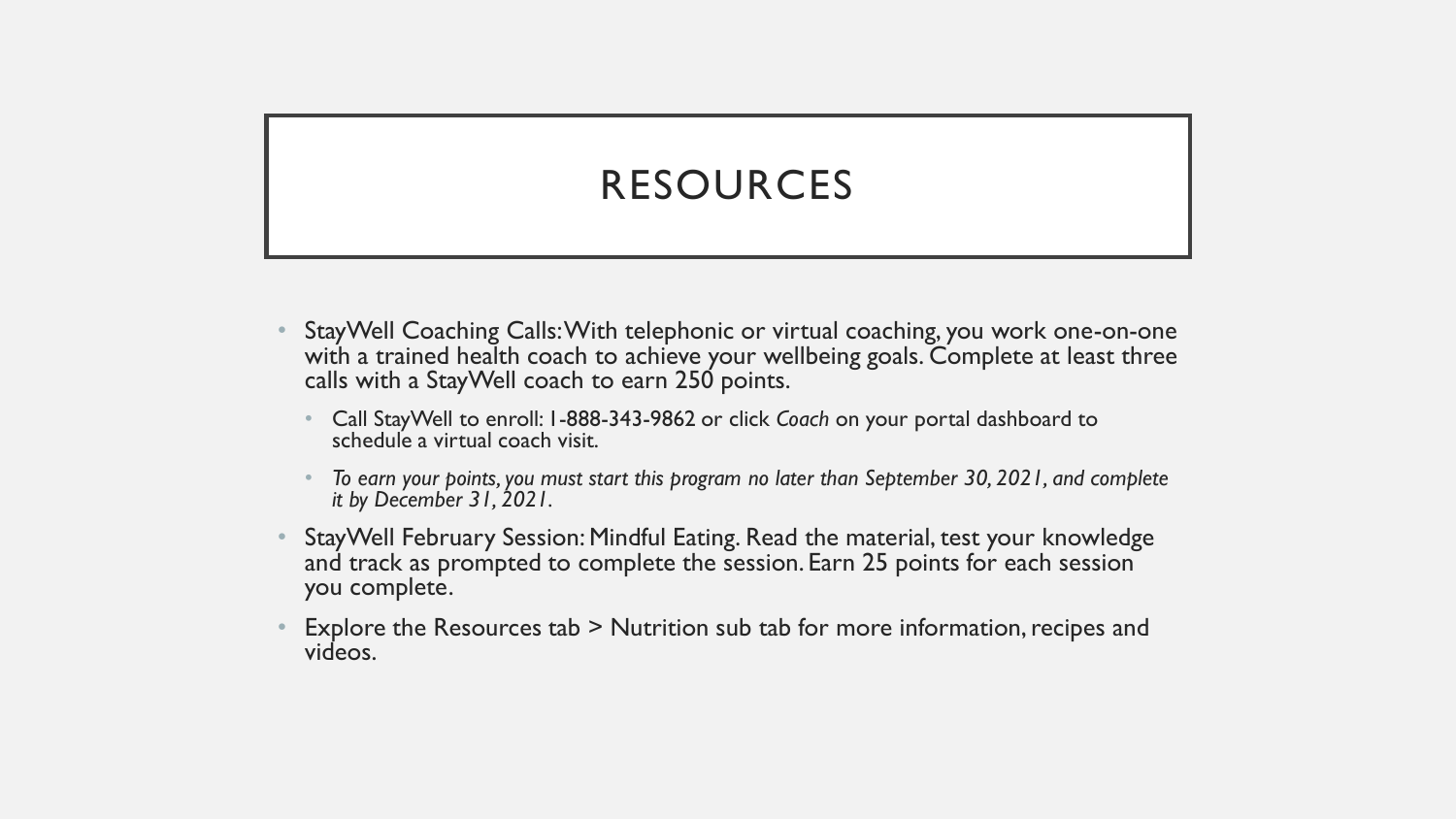### CONCLUSION

- Emotional eating is moments of consuming large amounts during emotional times
- This reflects a biological response in the body
- Identifying and finding ways to cope with everyday stresses and emotions is one of the best ways to fight emotional eating